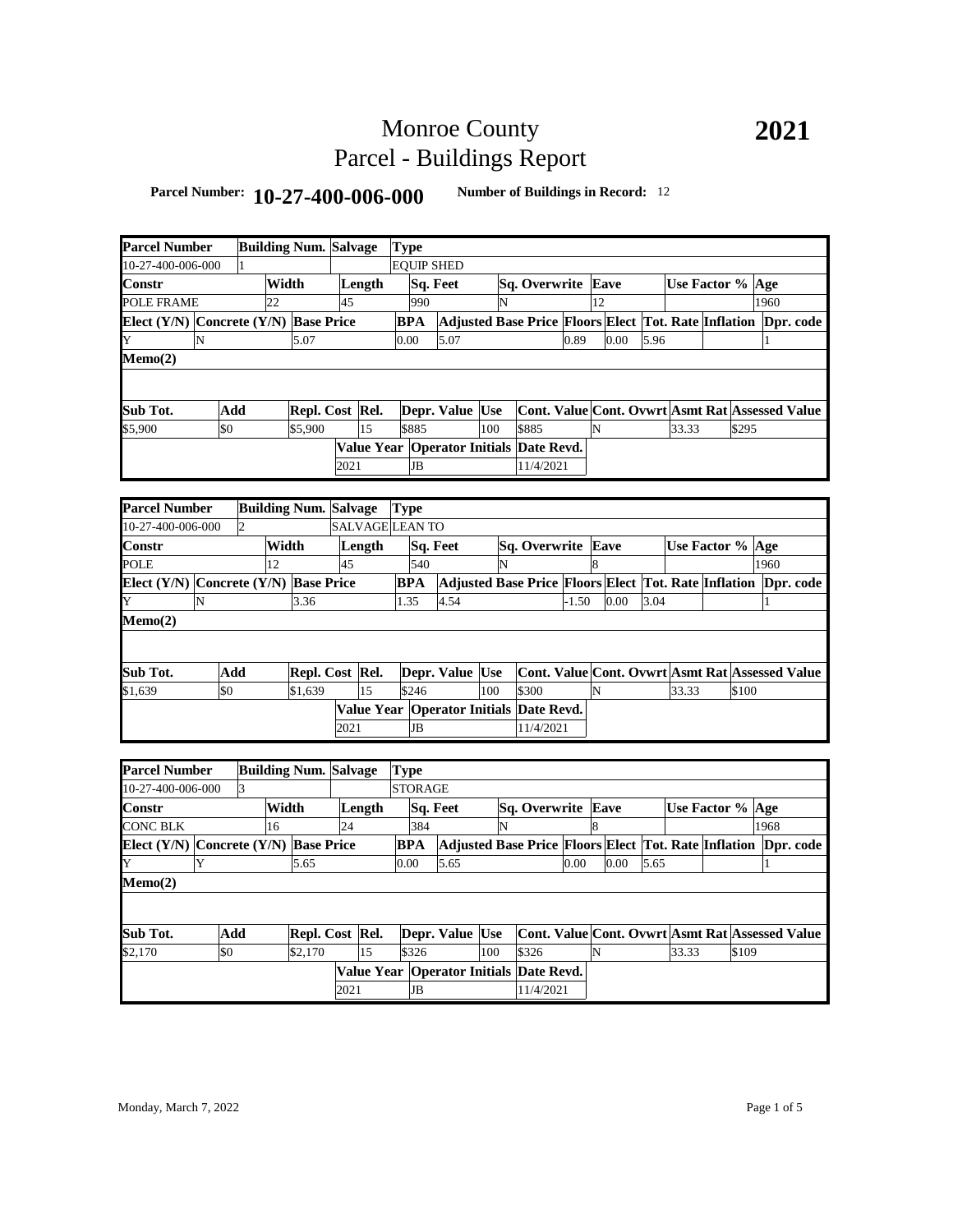| <b>Parcel Number</b>                      |     |       | <b>Building Num. Salvage</b> |      |        | <b>Type</b>    |      |                                             |     |                           |         |                                                                |      |                  |       |      |  |
|-------------------------------------------|-----|-------|------------------------------|------|--------|----------------|------|---------------------------------------------|-----|---------------------------|---------|----------------------------------------------------------------|------|------------------|-------|------|--|
| 10-27-400-006-000                         |     |       |                              |      |        | <b>LEAN TO</b> |      |                                             |     |                           |         |                                                                |      |                  |       |      |  |
| Constr                                    |     | Width |                              |      | Length |                |      | Sq. Feet                                    |     | <b>Sq. Overwrite Eave</b> |         |                                                                |      | Use Factor % Age |       |      |  |
| <b>POLE</b>                               |     | 31    |                              | 40   |        |                | 1240 |                                             | N   |                           |         | 8                                                              |      |                  |       | 1958 |  |
| Elect $(Y/N)$ Concrete $(Y/N)$ Base Price |     |       |                              |      |        | BPA            |      |                                             |     |                           |         | Adjusted Base Price Floors Elect Tot. Rate Inflation Dpr. code |      |                  |       |      |  |
| N                                         |     |       | 3.36                         |      |        | 0.99           |      | 3.33                                        |     |                           | $-1.50$ | $-0.60$                                                        | 1.23 |                  |       |      |  |
| Memo(2)                                   |     |       |                              |      |        |                |      |                                             |     |                           |         |                                                                |      |                  |       |      |  |
|                                           |     |       |                              |      |        |                |      |                                             |     |                           |         |                                                                |      |                  |       |      |  |
|                                           |     |       |                              |      |        |                |      |                                             |     |                           |         |                                                                |      |                  |       |      |  |
| Sub Tot.                                  | Add |       | Repl. Cost Rel.              |      |        |                |      | Depr. Value Use                             |     |                           |         | Cont. Value Cont. Ovwrt Asmt Rat Assessed Value                |      |                  |       |      |  |
| \$1,521                                   | \$0 |       | \$1,521                      |      | 15     | \$228          |      |                                             | 100 | \$300                     |         |                                                                |      | 33.33            | \$100 |      |  |
|                                           |     |       |                              |      |        |                |      | Value Year   Operator Initials   Date Revd. |     |                           |         |                                                                |      |                  |       |      |  |
|                                           |     |       |                              | 2021 |        |                | JB   |                                             |     | 11/4/2021                 |         |                                                                |      |                  |       |      |  |

| <b>Parcel Number</b>                      |     |       | <b>Building Num. Salvage</b> |      |        | <b>Type</b>    |     |                 |     |                                                                |         |                                                 |      |       |                  |       |      |  |
|-------------------------------------------|-----|-------|------------------------------|------|--------|----------------|-----|-----------------|-----|----------------------------------------------------------------|---------|-------------------------------------------------|------|-------|------------------|-------|------|--|
| 10-27-400-006-000                         |     |       |                              |      |        | <b>LEAN TO</b> |     |                 |     |                                                                |         |                                                 |      |       |                  |       |      |  |
| <b>Constr</b>                             |     | Width |                              |      | Length |                |     | Sq. Feet        |     | <b>Sq. Overwrite Eave</b>                                      |         |                                                 |      |       | Use Factor % Age |       |      |  |
| POLE                                      |     | 16    |                              | 40   |        |                | 640 |                 | ΙN  |                                                                |         | 10                                              |      |       |                  |       | 1958 |  |
| Elect $(Y/N)$ Concrete $(Y/N)$ Base Price |     |       |                              |      |        | <b>BPA</b>     |     |                 |     | Adjusted Base Price Floors Elect Tot. Rate Inflation Dpr. code |         |                                                 |      |       |                  |       |      |  |
| IY                                        | N   |       | 3.48                         |      |        | 1.20           |     | 4.18            |     |                                                                | $-1.50$ | 0.00                                            | 2.68 |       |                  |       |      |  |
| Memo(2)                                   |     |       |                              |      |        |                |     |                 |     |                                                                |         |                                                 |      |       |                  |       |      |  |
|                                           |     |       |                              |      |        |                |     |                 |     |                                                                |         |                                                 |      |       |                  |       |      |  |
|                                           |     |       |                              |      |        |                |     |                 |     |                                                                |         |                                                 |      |       |                  |       |      |  |
| Sub Tot.                                  | Add |       | Repl. Cost Rel.              |      |        |                |     | Depr. Value Use |     |                                                                |         | Cont. Value Cont. Ovwrt Asmt Rat Assessed Value |      |       |                  |       |      |  |
| \$1,713                                   | \$0 |       | \$1,713                      |      | 15     | \$257          |     |                 | 100 | \$300                                                          |         | N                                               |      | 33.33 |                  | \$100 |      |  |
|                                           |     |       |                              |      |        |                |     |                 |     | Value Year   Operator Initials   Date Revd.                    |         |                                                 |      |       |                  |       |      |  |
|                                           |     |       |                              | 2021 |        | JB             |     |                 |     | 11/4/2021                                                      |         |                                                 |      |       |                  |       |      |  |

| <b>Parcel Number</b> |          |             |    | <b>Type</b>                                                                                                    |                          |                                                  |                 |      |                                                        |                           |       |      |                                                                      |                                                                             |
|----------------------|----------|-------------|----|----------------------------------------------------------------------------------------------------------------|--------------------------|--------------------------------------------------|-----------------|------|--------------------------------------------------------|---------------------------|-------|------|----------------------------------------------------------------------|-----------------------------------------------------------------------------|
| 10-27-400-006-000    |          |             |    |                                                                                                                |                          |                                                  |                 |      |                                                        |                           |       |      |                                                                      |                                                                             |
|                      |          |             |    |                                                                                                                |                          |                                                  |                 |      |                                                        |                           |       |      |                                                                      |                                                                             |
|                      |          | 38          |    |                                                                                                                |                          | N                                                |                 |      |                                                        |                           |       |      |                                                                      |                                                                             |
|                      |          |             |    |                                                                                                                |                          |                                                  |                 |      |                                                        |                           |       |      |                                                                      | Dor. code                                                                   |
| ·v                   | 3.59     |             |    |                                                                                                                | 3.59                     |                                                  |                 | 1.50 | 0.89                                                   |                           |       |      |                                                                      |                                                                             |
|                      |          |             |    |                                                                                                                |                          |                                                  |                 |      |                                                        |                           |       |      |                                                                      |                                                                             |
|                      |          |             |    |                                                                                                                |                          |                                                  |                 |      |                                                        |                           |       |      |                                                                      |                                                                             |
|                      |          |             |    |                                                                                                                |                          |                                                  |                 |      |                                                        |                           |       |      |                                                                      |                                                                             |
| \$0                  | \$8,181  |             | 15 |                                                                                                                |                          | 100                                              | \$1,227         |      | N                                                      |                           | 33.33 |      |                                                                      |                                                                             |
|                      |          |             |    |                                                                                                                |                          |                                                  |                 |      |                                                        |                           |       |      |                                                                      |                                                                             |
|                      |          |             |    |                                                                                                                |                          |                                                  |                 |      |                                                        |                           |       |      |                                                                      |                                                                             |
|                      | 6<br>Add | Width<br>36 |    | <b>Building Num. Salvage</b><br>Length<br>Elect $(Y/N)$ Concrete $(Y/N)$ Base Price<br>Repl. Cost Rel.<br>2021 | <b>BPA</b><br>0.00<br>JB | <b>EOUIP SHED</b><br>Sq. Feet<br>1368<br>\$1,227 | Depr. Value Use |      | Value Year   Operator Initials Date Revd.<br>11/4/2021 | <b>Sq. Overwrite Eave</b> |       | 5.98 | <b>Adjusted Base Price Floors Elect Tot. Rate Inflation</b><br>\$409 | Use Factor % Age<br>1933<br>Cont. Value Cont. Ovwrt Asmt Rat Assessed Value |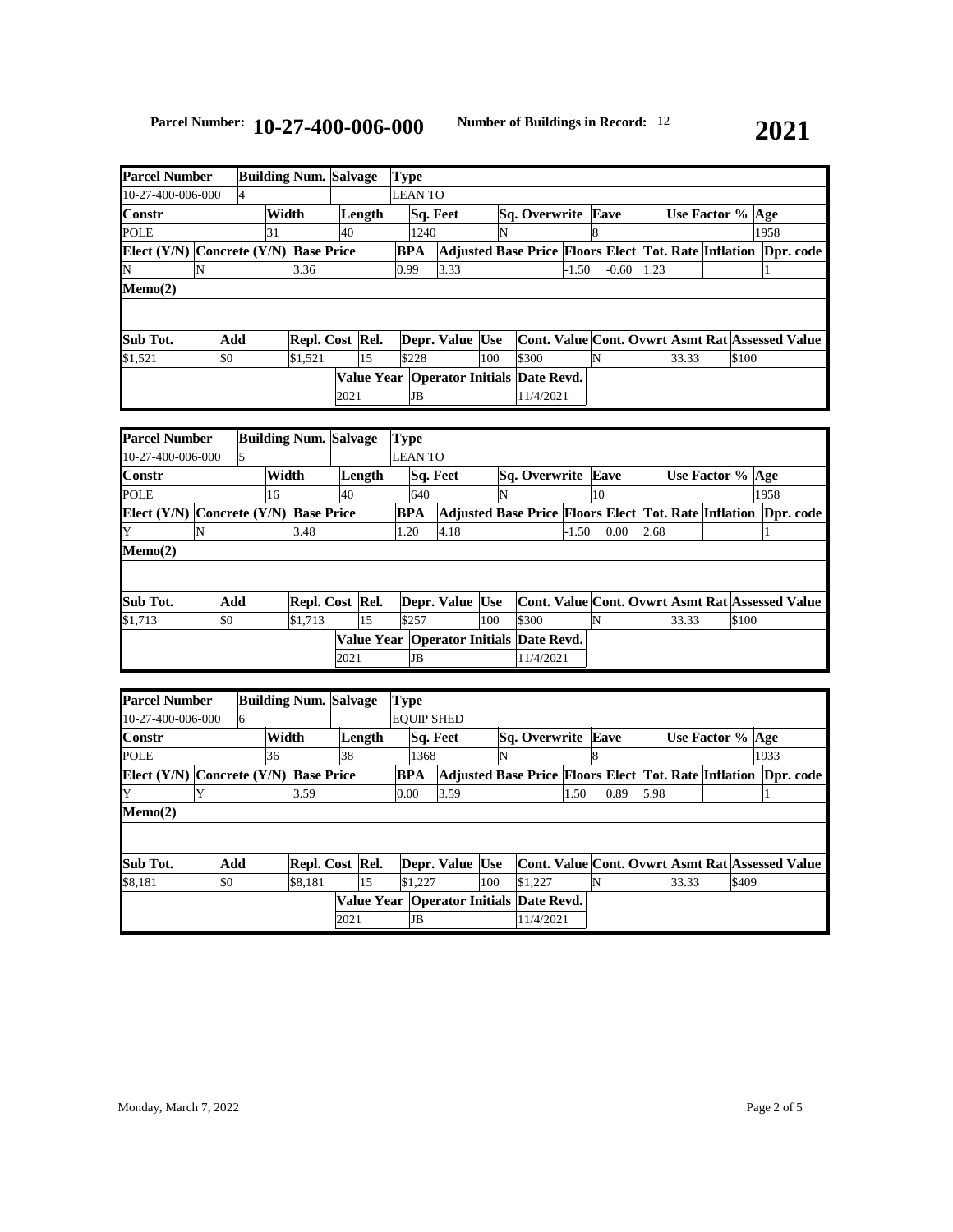| <b>Parcel Number</b>                      |     |       | <b>Building Num. Salvage</b> |      |        | <b>Type</b>     |     |                 |     |                                                                |      |      |      |       |                    |      |  |
|-------------------------------------------|-----|-------|------------------------------|------|--------|-----------------|-----|-----------------|-----|----------------------------------------------------------------|------|------|------|-------|--------------------|------|--|
| 10-27-400-006-000                         |     |       |                              |      |        | <b>CONCRETE</b> |     |                 |     |                                                                |      |      |      |       |                    |      |  |
| <b>Constr</b>                             |     | Width |                              |      | Length |                 |     | Sq. Feet        |     | Sq. Overwrite Eave                                             |      |      |      |       | Use Factor %   Age |      |  |
| <b>CONCRETE</b>                           |     | 12    |                              | 36   |        |                 | 432 |                 | N   |                                                                |      |      |      |       |                    | 1933 |  |
| Elect $(Y/N)$ Concrete $(Y/N)$ Base Price |     |       |                              |      |        | <b>BPA</b>      |     |                 |     | Adjusted Base Price Floors Elect Tot. Rate Inflation Dpr. code |      |      |      |       |                    |      |  |
| N                                         | Y   |       | 1.50                         |      |        | 0.00            |     | 1.50            |     |                                                                | 0.00 | 0.00 | 1.50 |       |                    |      |  |
| Memo(2)                                   |     |       |                              |      |        |                 |     |                 |     |                                                                |      |      |      |       |                    |      |  |
|                                           |     |       |                              |      |        |                 |     |                 |     |                                                                |      |      |      |       |                    |      |  |
|                                           |     |       |                              |      |        |                 |     |                 |     |                                                                |      |      |      |       |                    |      |  |
| Sub Tot.                                  | Add |       | Repl. Cost Rel.              |      |        |                 |     | Depr. Value Use |     | Cont. Value Cont. Ovwrt Asmt Rat Assessed Value                |      |      |      |       |                    |      |  |
| \$648                                     | \$0 |       | \$648                        |      | 15     | \$97            |     |                 | 100 | \$97                                                           |      | N    |      | 33.33 | \$32               |      |  |
|                                           |     |       |                              |      |        |                 |     |                 |     | Value Year   Operator Initials   Date Revd.                    |      |      |      |       |                    |      |  |
|                                           |     |       |                              | 2021 |        |                 | JB  |                 |     | 11/4/2021                                                      |      |      |      |       |                    |      |  |

| <b>Parcel Number</b>                      |     |   |       | <b>Building Num. Salvage</b> |      |        | <b>Type</b> |                   |                 |     |                                             |         |         |      |       |                    |      |                                                                |
|-------------------------------------------|-----|---|-------|------------------------------|------|--------|-------------|-------------------|-----------------|-----|---------------------------------------------|---------|---------|------|-------|--------------------|------|----------------------------------------------------------------|
| 10-27-400-006-000                         |     | 8 |       |                              |      |        |             | <b>EOUIP SHED</b> |                 |     |                                             |         |         |      |       |                    |      |                                                                |
| <b>Constr</b>                             |     |   | Width |                              |      | Length |             | Sq. Feet          |                 |     | Sq. Overwrite Eave                          |         |         |      |       | Use Factor %   Age |      |                                                                |
| <b>FRAME</b>                              |     |   | 14    |                              | 20   |        |             | 280               |                 | N   |                                             |         | 10      |      |       |                    | 1940 |                                                                |
| Elect $(Y/N)$ Concrete $(Y/N)$ Base Price |     |   |       |                              |      |        | <b>BPA</b>  |                   |                 |     |                                             |         |         |      |       |                    |      | Adjusted Base Price Floors Elect Tot. Rate Inflation Dpr. code |
| N                                         | N   |   |       | 5.65                         |      |        | 0.00        |                   | 5.65            |     |                                             | $-1.50$ | $-0.89$ | 3.26 |       |                    |      |                                                                |
| Memo(2)                                   |     |   |       |                              |      |        |             |                   |                 |     |                                             |         |         |      |       |                    |      |                                                                |
|                                           |     |   |       |                              |      |        |             |                   |                 |     |                                             |         |         |      |       |                    |      |                                                                |
|                                           |     |   |       |                              |      |        |             |                   |                 |     |                                             |         |         |      |       |                    |      |                                                                |
| Sub Tot.                                  | Add |   |       | Repl. Cost Rel.              |      |        |             |                   | Depr. Value Use |     |                                             |         |         |      |       |                    |      | Cont. Value Cont. Ovwrt Asmt Rat Assessed Value                |
| \$913                                     | \$0 |   |       | \$913                        |      | 15     |             | \$137             |                 | 100 | \$300                                       |         | N       |      | 33.33 | \$100              |      |                                                                |
|                                           |     |   |       |                              |      |        |             |                   |                 |     | Value Year   Operator Initials   Date Revd. |         |         |      |       |                    |      |                                                                |
|                                           |     |   |       |                              | 2021 |        |             | JB                |                 |     | 11/4/2021                                   |         |         |      |       |                    |      |                                                                |

|     | 10                                             |                 | 20    |    | 200                                                                                                            |                           | N                          |                 |                                                                                  |                      |               | 1940 |                                                                                                                                             |
|-----|------------------------------------------------|-----------------|-------|----|----------------------------------------------------------------------------------------------------------------|---------------------------|----------------------------|-----------------|----------------------------------------------------------------------------------|----------------------|---------------|------|---------------------------------------------------------------------------------------------------------------------------------------------|
|     |                                                |                 |       |    |                                                                                                                |                           |                            |                 |                                                                                  |                      |               |      | Dpr. code                                                                                                                                   |
|     |                                                | 3.36            |       |    | 1.60                                                                                                           | 5.38                      |                            |                 | $-0.60$                                                                          |                      |               |      |                                                                                                                                             |
|     |                                                |                 |       |    |                                                                                                                |                           |                            |                 |                                                                                  |                      |               |      |                                                                                                                                             |
|     |                                                |                 |       |    |                                                                                                                |                           |                            |                 |                                                                                  |                      |               |      |                                                                                                                                             |
|     |                                                |                 |       |    |                                                                                                                |                           |                            |                 |                                                                                  |                      |               |      |                                                                                                                                             |
| \$0 |                                                | \$655           |       | 15 | \$98                                                                                                           |                           | 100                        | \$300           |                                                                                  |                      |               |      |                                                                                                                                             |
|     |                                                |                 |       |    |                                                                                                                |                           |                            |                 |                                                                                  |                      |               |      |                                                                                                                                             |
|     |                                                |                 |       |    | JB                                                                                                             |                           |                            |                 |                                                                                  |                      |               |      |                                                                                                                                             |
|     | <b>Parcel Number</b><br>10-27-400-006-000<br>N | <b>Q</b><br>Add | Width |    | <b>Building Num. Salvage</b><br>Length<br>Elect $(Y/N)$ Concrete $(Y/N)$ Base Price<br>Repl. Cost Rel.<br>2021 | <b>Type</b><br><b>BPA</b> | <b>LEAN TO</b><br>Sq. Feet | Depr. Value Use | <b>Sq. Overwrite</b><br>Value Year   Operator Initials   Date Revd.<br>11/4/2021 | Eave<br>8<br>$-1.50$ | 3.28<br>33.33 |      | Use Factor % Age<br><b>Adjusted Base Price Floors Elect Tot. Rate Inflation</b><br>Cont. Value Cont. Ovwrt Asmt Rat Assessed Value<br>\$100 |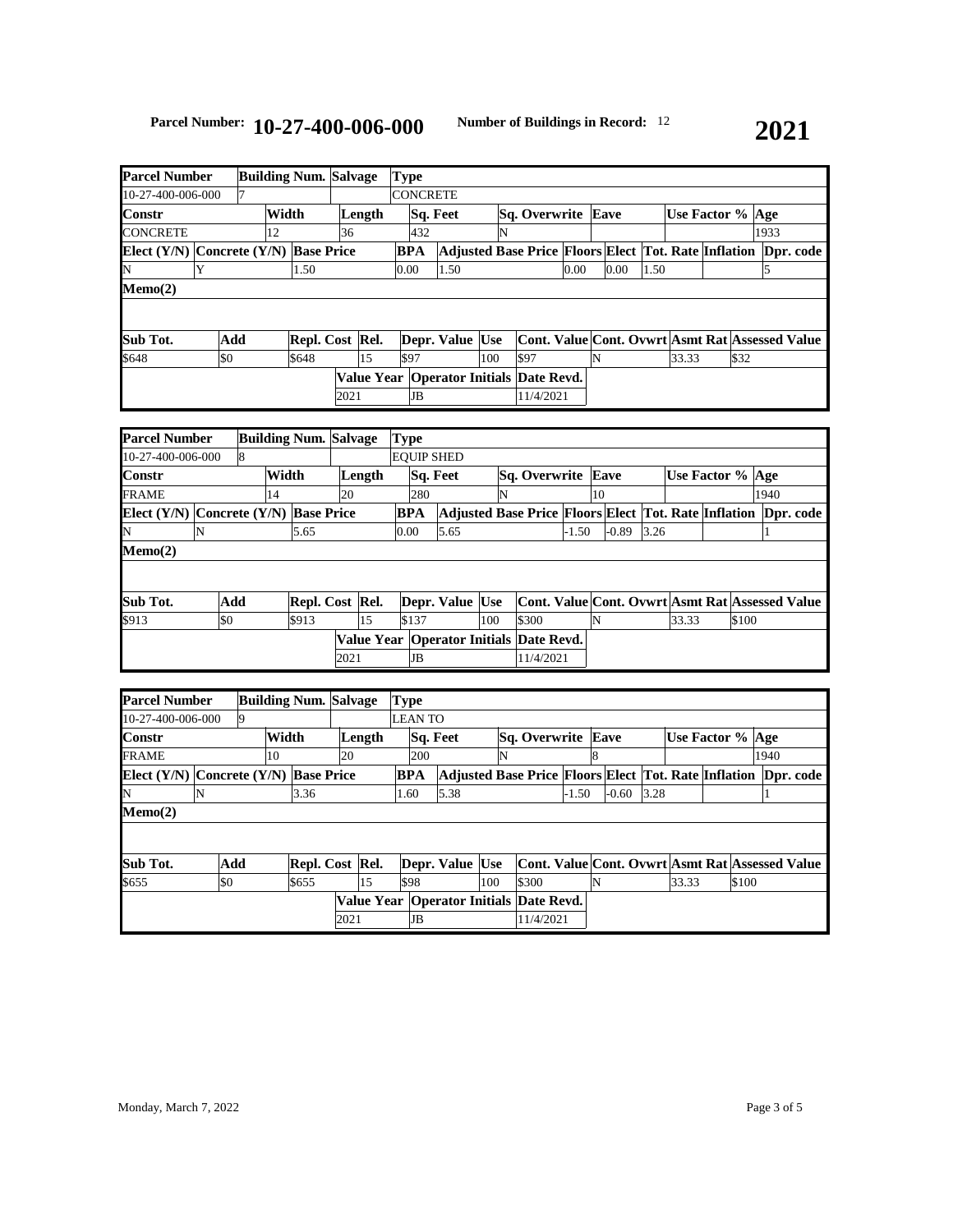| <b>Parcel Number</b>                      |     |    |       | <b>Building Num. Salvage</b> |      |        | <b>Type</b> |          |                                                                |     |                    |      |      |      |                  |       |      |                                                 |
|-------------------------------------------|-----|----|-------|------------------------------|------|--------|-------------|----------|----------------------------------------------------------------|-----|--------------------|------|------|------|------------------|-------|------|-------------------------------------------------|
| 10-27-400-006-000                         |     | 10 |       |                              |      |        |             |          | <b>EOUIP SHED</b>                                              |     |                    |      |      |      |                  |       |      |                                                 |
| <b>Constr</b>                             |     |    | Width |                              |      | Length |             | Sq. Feet |                                                                |     | Sq. Overwrite Eave |      |      |      | Use Factor % Age |       |      |                                                 |
| <b>POLE</b>                               |     |    | 28    |                              | 47   |        |             | 1316     |                                                                | N   |                    |      | 12   |      |                  |       | 1963 |                                                 |
| Elect $(Y/N)$ Concrete $(Y/N)$ Base Price |     |    |       |                              |      |        | <b>BPA</b>  |          | Adjusted Base Price Floors Elect Tot. Rate Inflation Dpr. code |     |                    |      |      |      |                  |       |      |                                                 |
| N                                         | N   |    |       | 4.09                         |      |        | 0.00        |          | 4.09                                                           |     |                    | 0.00 | 0.00 | 4.09 |                  |       |      |                                                 |
| Memo(2)                                   |     |    |       |                              |      |        |             |          |                                                                |     |                    |      |      |      |                  |       |      |                                                 |
|                                           |     |    |       |                              |      |        |             |          |                                                                |     |                    |      |      |      |                  |       |      |                                                 |
|                                           |     |    |       |                              |      |        |             |          |                                                                |     |                    |      |      |      |                  |       |      |                                                 |
| Sub Tot.                                  | Add |    |       | Repl. Cost Rel.              |      |        |             |          | Depr. Value Use                                                |     |                    |      |      |      |                  |       |      | Cont. Value Cont. Ovwrt Asmt Rat Assessed Value |
| \$5,382                                   | \$0 |    |       | \$5,382                      |      | 15     |             | \$807    |                                                                | 100 | \$807              |      | N    |      | 33.33            | \$269 |      |                                                 |
|                                           |     |    |       |                              |      |        |             |          | Value Year   Operator Initials   Date Revd.                    |     |                    |      |      |      |                  |       |      |                                                 |
|                                           |     |    |       |                              | 2021 |        |             | JB       |                                                                |     | 11/4/2021          |      |      |      |                  |       |      |                                                 |

| <b>Parcel Number</b>                      |     |    |       | <b>Building Num. Salvage</b> |      |        | <b>Type</b> |                |                 |   |                                                                |      |      |       |                    |  |
|-------------------------------------------|-----|----|-------|------------------------------|------|--------|-------------|----------------|-----------------|---|----------------------------------------------------------------|------|------|-------|--------------------|--|
| 10-27-400-006-000                         |     | 12 |       |                              |      |        |             | <b>GRANARY</b> |                 |   |                                                                |      |      |       |                    |  |
| <b>Constr</b>                             |     |    | Width |                              |      | Length |             | Sq. Feet       |                 |   | <b>Sq. Overwrite Eave</b>                                      |      |      |       | Use Factor %   Age |  |
| <b>FRAME</b>                              |     |    | 12    |                              | 40   |        |             | 480            |                 | N |                                                                |      |      |       |                    |  |
| Elect $(Y/N)$ Concrete $(Y/N)$ Base Price |     |    |       |                              |      |        | <b>BPA</b>  |                |                 |   | Adjusted Base Price Floors Elect Tot. Rate Inflation Dpr. code |      |      |       |                    |  |
|                                           |     |    |       |                              |      |        |             |                |                 |   |                                                                | 0.00 | 0.00 |       |                    |  |
| $Memo(2)$                                 |     |    |       |                              |      |        |             |                |                 |   |                                                                |      |      |       |                    |  |
|                                           |     |    |       |                              |      |        |             |                |                 |   |                                                                |      |      |       |                    |  |
|                                           |     |    |       |                              |      |        |             |                |                 |   |                                                                |      |      |       |                    |  |
| Sub Tot.                                  | Add |    |       | Repl. Cost Rel.              |      |        |             |                | Depr. Value Use |   | Cont. Value Cont. Ovwrt Asmt Rat Assessed Value                |      |      |       |                    |  |
| \$0                                       | \$0 |    |       | \$0                          |      | 15     | \$0         |                |                 | О | \$300                                                          |      | N    | 33.33 | \$100              |  |
|                                           |     |    |       |                              |      |        |             |                |                 |   | Value Year   Operator Initials   Date Revd.                    |      |      |       |                    |  |
|                                           |     |    |       |                              | 2021 |        |             | JB             |                 |   | 11/4/2021                                                      |      |      |       |                    |  |

| <b>Parcel Number</b>                      |     |    | <b>Building Num. Salvage</b> |      |        | <b>Type</b> |                 |   |                                                             |      |      |       |                                                 |           |
|-------------------------------------------|-----|----|------------------------------|------|--------|-------------|-----------------|---|-------------------------------------------------------------|------|------|-------|-------------------------------------------------|-----------|
| 10-27-400-006-000                         |     | 13 |                              |      |        | <b>SHED</b> |                 |   |                                                             |      |      |       |                                                 |           |
| <b>Constr</b>                             |     |    | Width                        |      | Length |             | Sq. Feet        |   | <b>Sq. Overwrite Eave</b>                                   |      |      |       | Use Factor % Age                                |           |
| <b>FRAME</b>                              |     |    |                              | 8    |        | 64          |                 | N |                                                             |      |      |       |                                                 |           |
| Elect $(Y/N)$ Concrete $(Y/N)$ Base Price |     |    |                              |      |        | <b>BPA</b>  |                 |   | <b>Adjusted Base Price Floors Elect Tot. Rate Inflation</b> |      |      |       |                                                 | Dpr. code |
|                                           |     |    |                              |      |        |             |                 |   |                                                             | 0.00 | 0.00 |       |                                                 |           |
| Memo(2)                                   |     |    |                              |      |        |             |                 |   |                                                             |      |      |       |                                                 |           |
|                                           |     |    |                              |      |        |             |                 |   |                                                             |      |      |       |                                                 |           |
| Sub Tot.                                  | Add |    | Repl. Cost Rel.              |      |        |             | Depr. Value Use |   |                                                             |      |      |       | Cont. Value Cont. Ovwrt Asmt Rat Assessed Value |           |
| \$0                                       | \$0 |    | \$0                          |      | 15     | \$0         |                 | 0 | \$300                                                       |      |      | 33.33 | \$100                                           |           |
|                                           |     |    |                              |      |        |             |                 |   | Value Year   Operator Initials Date Revd.                   |      |      |       |                                                 |           |
|                                           |     |    |                              | 2021 |        | JB          |                 |   | 11/4/2021                                                   |      |      |       |                                                 |           |